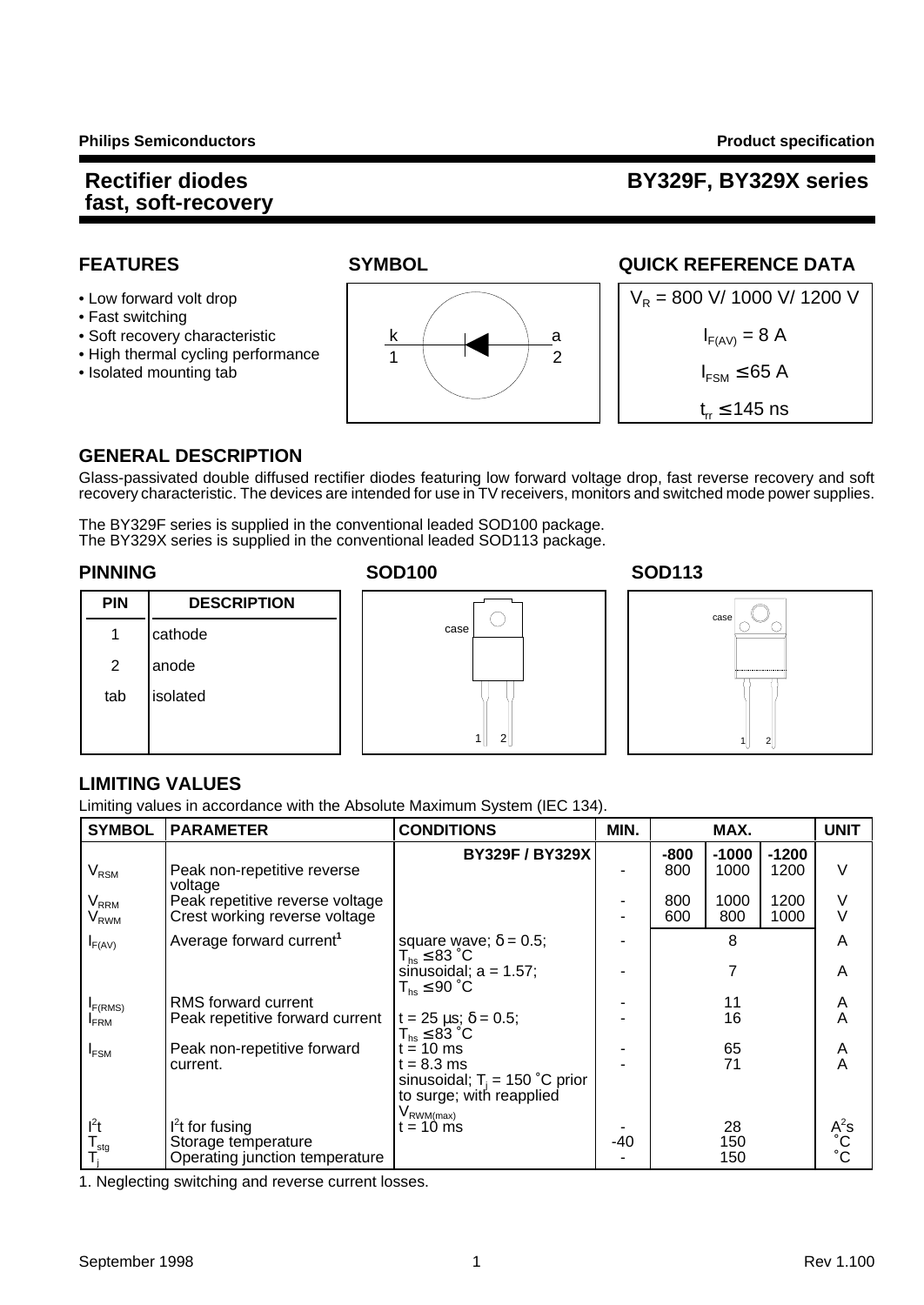### Rectifier diodes **BY329F**, BY329X series

### **ISOLATION LIMITING VALUE & CHARACTERISTIC**

 $T_{hs}$  = 25 °C unless otherwise specified

|                     | <b>SYMBOL PARAMETER</b>                                               | <b>CONDITIONS</b>                                                                                                               | MIN. |    | TYP.   MAX.   UNIT |    |
|---------------------|-----------------------------------------------------------------------|---------------------------------------------------------------------------------------------------------------------------------|------|----|--------------------|----|
| $V_{\sf isol}$      | Peak isolation voltage from<br>both terminals to external<br>heatsink | $\vert$ SOD100 package; R.H. $\leq$ 65%; clean and<br>dustfree                                                                  |      |    | 1500               | V  |
| $V_{\mathsf{isol}}$ | both terminals to external<br>heatsink                                | R.M.S. isolation voltage from $\vert$ SOD113 package; $f = 50-60$ Hz;<br>sinusoidal waveform; R.H. ≤ 65%; clean<br>and dustfree |      |    | 2500               | V  |
| $C_{\text{isol}}$   | Capacitance from pin 1 to<br>external heatsink                        | $f = 1$ MHz                                                                                                                     |      | 10 |                    | pF |

#### **THERMAL RESISTANCES**

|                                | <b>SYMBOL   PARAMETER</b>                                                                | <b>CONDITIONS</b>                                                         | MIN.        | <b>TYP</b> | MAX.       | <b>UNIT</b>       |
|--------------------------------|------------------------------------------------------------------------------------------|---------------------------------------------------------------------------|-------------|------------|------------|-------------------|
| $R_{th\ j-hs}$<br>$R_{th\,ia}$ | Thermal resistance junction to<br>heatsink<br>Thermal resistance junction to<br>lambient | I with heatsink compound<br>l without heatsink compound<br>l in free air. | -<br>-<br>- | -<br>55    | 4.8<br>5.9 | K/W<br>K/W<br>K/W |

### **STATIC CHARACTERISTICS**

 $T_j$  = 25 °C unless otherwise stated

| <b>SYMBOL</b> | <b>PARAMETER</b>                    | <b>CONDITIONS</b>                                              | <b>MIN</b>               | TVD              | MAX.        | UNIT |
|---------------|-------------------------------------|----------------------------------------------------------------|--------------------------|------------------|-------------|------|
| VΞ            | 'Forward voltage<br>Reverse current | 20 A<br>$=$<br>-le-<br>$= 125$ °C<br>$V_{\rm p}$<br>-<br>" RWM | $\overline{\phantom{a}}$ | ∽<br>. . ب<br>v. | .85<br>. .0 | mA   |

### **DYNAMIC CHARACTERISTICS**

 $T_i$  = 25 °C unless otherwise stated

| <b>SYMBOL</b>              | <b>IPARAMETER</b>                                                                                    | <b>CONDITIONS</b>                                                                                                                                                     | MIN. | TYP.             | MAX.             | <b>UNIT</b>      |
|----------------------------|------------------------------------------------------------------------------------------------------|-----------------------------------------------------------------------------------------------------------------------------------------------------------------------|------|------------------|------------------|------------------|
| $Q_{\rm s}$<br>$dl_{R}/dt$ | Reverse recovery time<br>Reverse recovery charge<br>Maximum slope of the reverse<br>recovery current | $ I_{F} = 1 A$ ; $V_{R} \ge 30 V$ ; -dl <sub>F</sub> /dt = 50 A/us<br>$ I_F = 2 A; V_R \ge 30 V; -dI_F/dt = 20 A/us $<br>$I_F = 2 A$ ; -dl <sub>F</sub> /dt = 20 A/us |      | 125<br>0.5<br>50 | 145<br>0.7<br>60 | ns<br>μC<br>A/µs |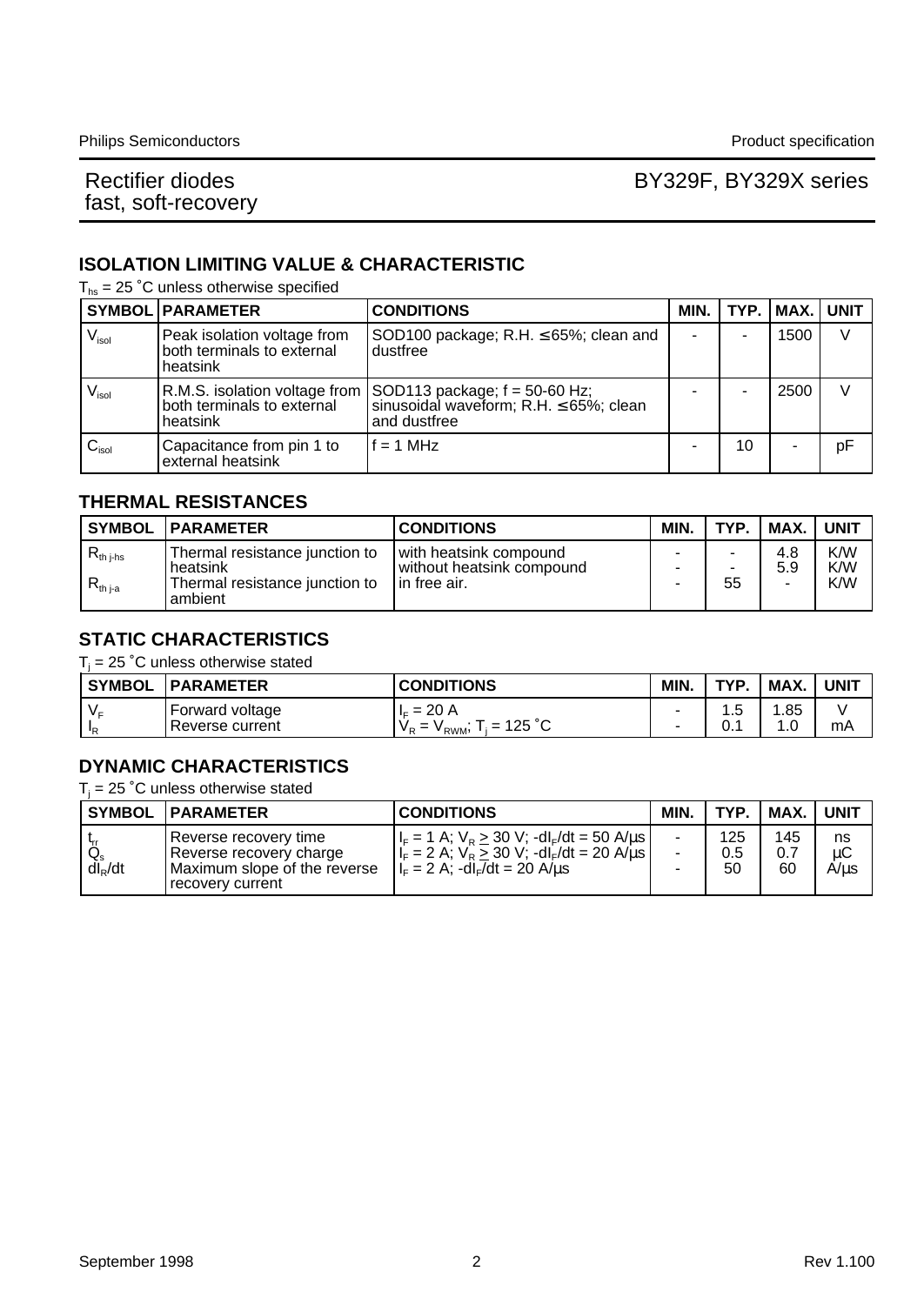### Rectifier diodes **BY329F, BY329X** series fast, soft-recovery

#### IFS (RMS) / A BY329 <sup>100</sup> dI F  $^{\prime}$  F 90 dt 80 ╥ 70 trr ÏIF 60 time 50 40 30 Qs  $\bigwedge$   $\bigwedge$  25% 100% 20 10 I R I rrm  $0 +$ <br>1ms 1ms 10ms 0.1s 1s 10s tp / s Fig.1. Definition of  $t_r$ ,  $Q_s$  and  $I_{rrm}$ Fig.4. Maximum non-repetitive rms forward current.  $I_{\scriptscriptstyle \digamma}=f(t_{\scriptscriptstyle \rho});$  sinusoidal current waveform;  $\mathcal{T}_j$  = 150˚C prior to surge with reapplied  $V_{RWM}$ . Ths(max) / C PF / W IF / A 30 20 54  $D = 1.0$ Vo = 1.25 V  $1500$ Rs = 0.03 Ohms Tj = 25 C 15 78 م-20 0.2 102 10 0.1 10  $t_p$  + D= I 126 5 T typ  $V$  | |  $V$  max t T –∣150<br>12 0 0  $0 \t 0.5$ 0.5 1.5 2 0 2 4 6 8 10 12 VF / V IF(AV) / A Fig.5. Typical and maximum forward characteristic; Fig.2. Maximum forward dissipation,  $P_{\scriptscriptstyle \digamma}= \underline{\mathit{f}}(I_{\scriptscriptstyle \digamma(\mathit{AV})})$ ;  $I_F = f(V_F)$ ; parameter  $T_i$ square wave current waveform; parameter D = duty  $cycle = t<sub>0</sub>/T$ .  $10 \frac{\text{Qs/uC}}{1}$ PF / W Ths(max) / C 15 78  $TT = 150 C$  $\sqrt{6} = 1.25 \text{ V}$  $Tj = 25 C$  $a = 1.57$  $Rs = 0.03$  Ohn IF = 10 A 1.9 2.2 10 A 102 10 2 A 2.8 1 A 1 4 2 A 1 A 5 126 0 –l<br>8<br>8 0.1 10 0 2 4 6 8 1 10 10 100 IF(AV) / A -dIF/dt (A/us) Fig.6. Maximum  $Q_s$  at  $T_i = 25^{\circ}C$  and 150°C Fig.3. Maximum forward dissipation,  $P_{\rm \scriptscriptstyle F}$  = f(I $_{\rm \scriptscriptstyle F(AV)}$ ); sinusoidal current waveform; parameter a = form factor =  $I_{F(RMS}/I_{F(AV)}$ .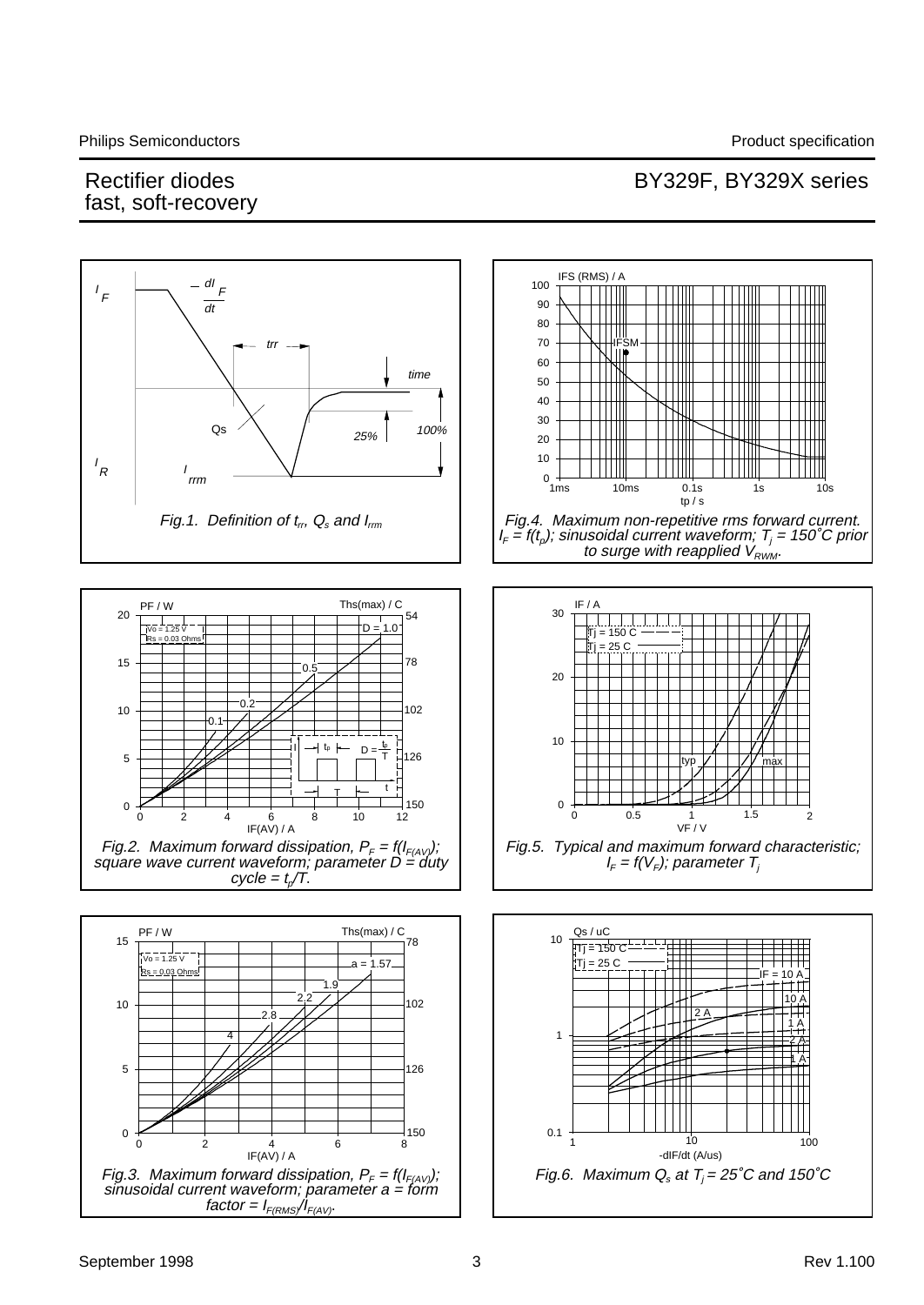### Rectifier diodes **BY329F**, BY329X series

 $^{\text{tp}}$   $\leftarrow$   $D = \frac{\text{tp}}{T}$ 

T

t

T

 $rule$  width, tp (s)

P

D

₩

ΠП

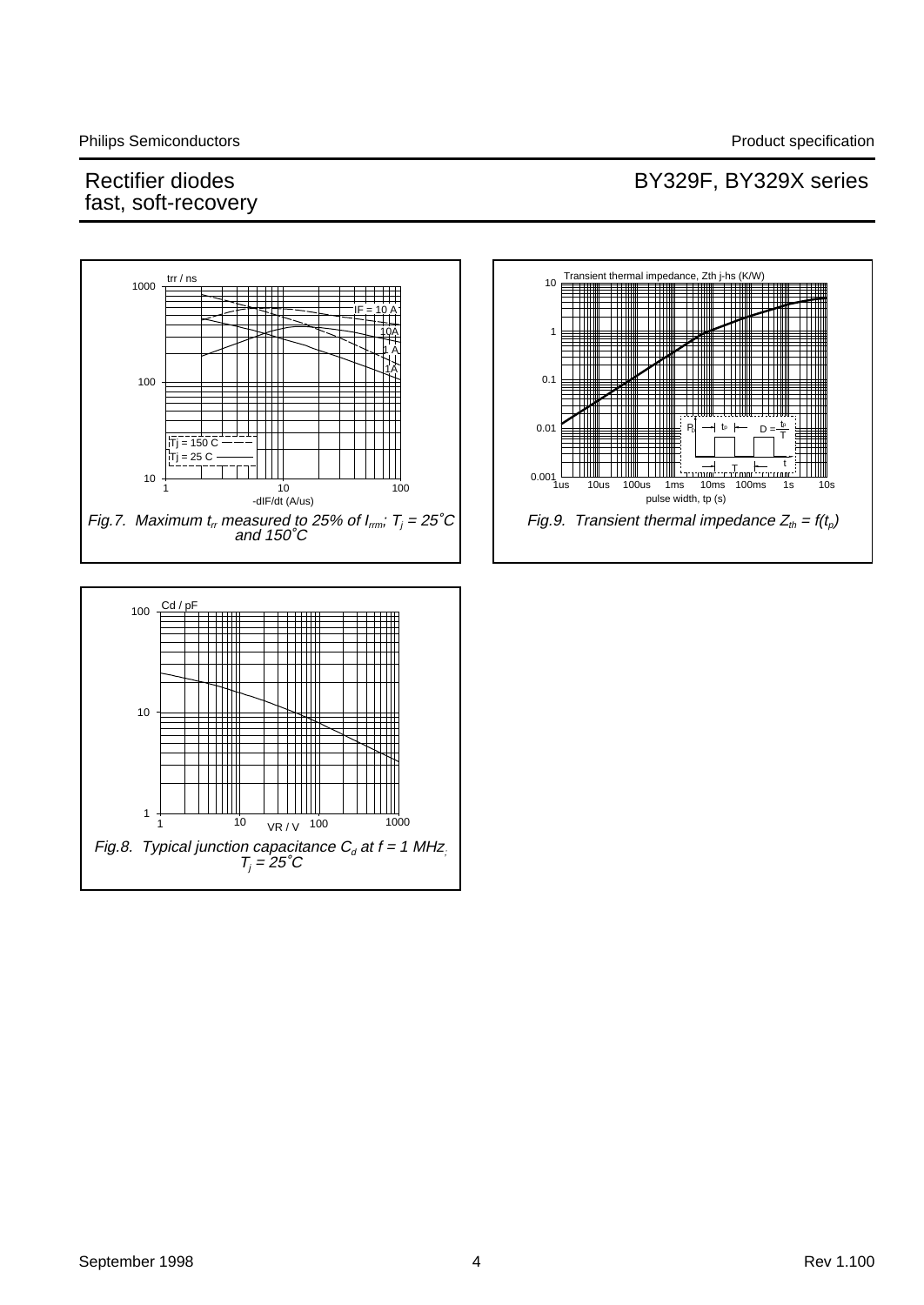### Rectifier diodes **BY329F**, BY329X series

### **MECHANICAL DATA**



#### **Notes**

1. Refer to mounting instructions for F-pack envelopes.

2. Epoxy meets UL94 V0 at 1/8".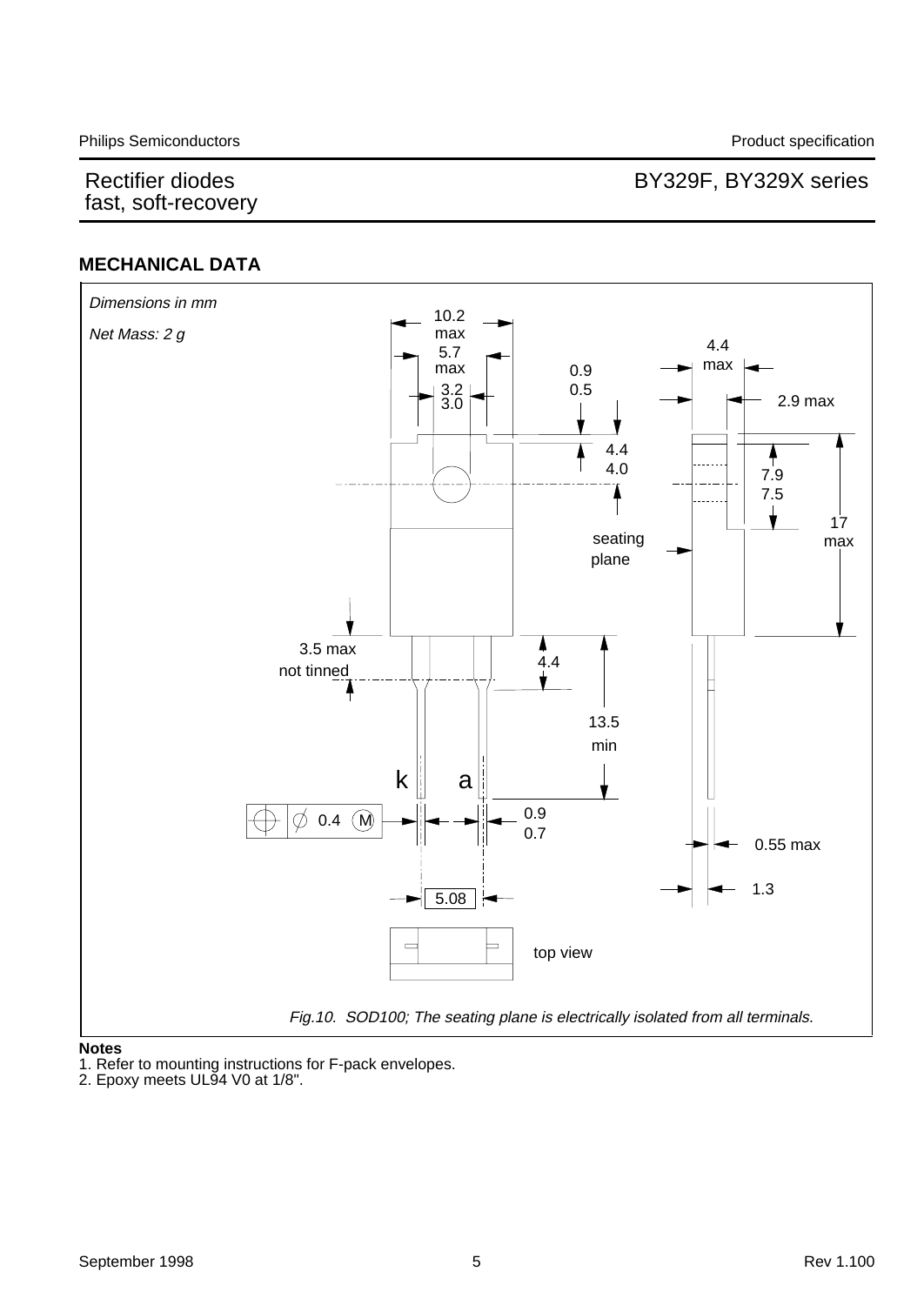### Rectifier diodes **BY329F**, BY329X series

### **MECHANICAL DATA**



#### **Notes**

1. Refer to mounting instructions for F-pack envelopes.

2. Epoxy meets UL94 V0 at 1/8".